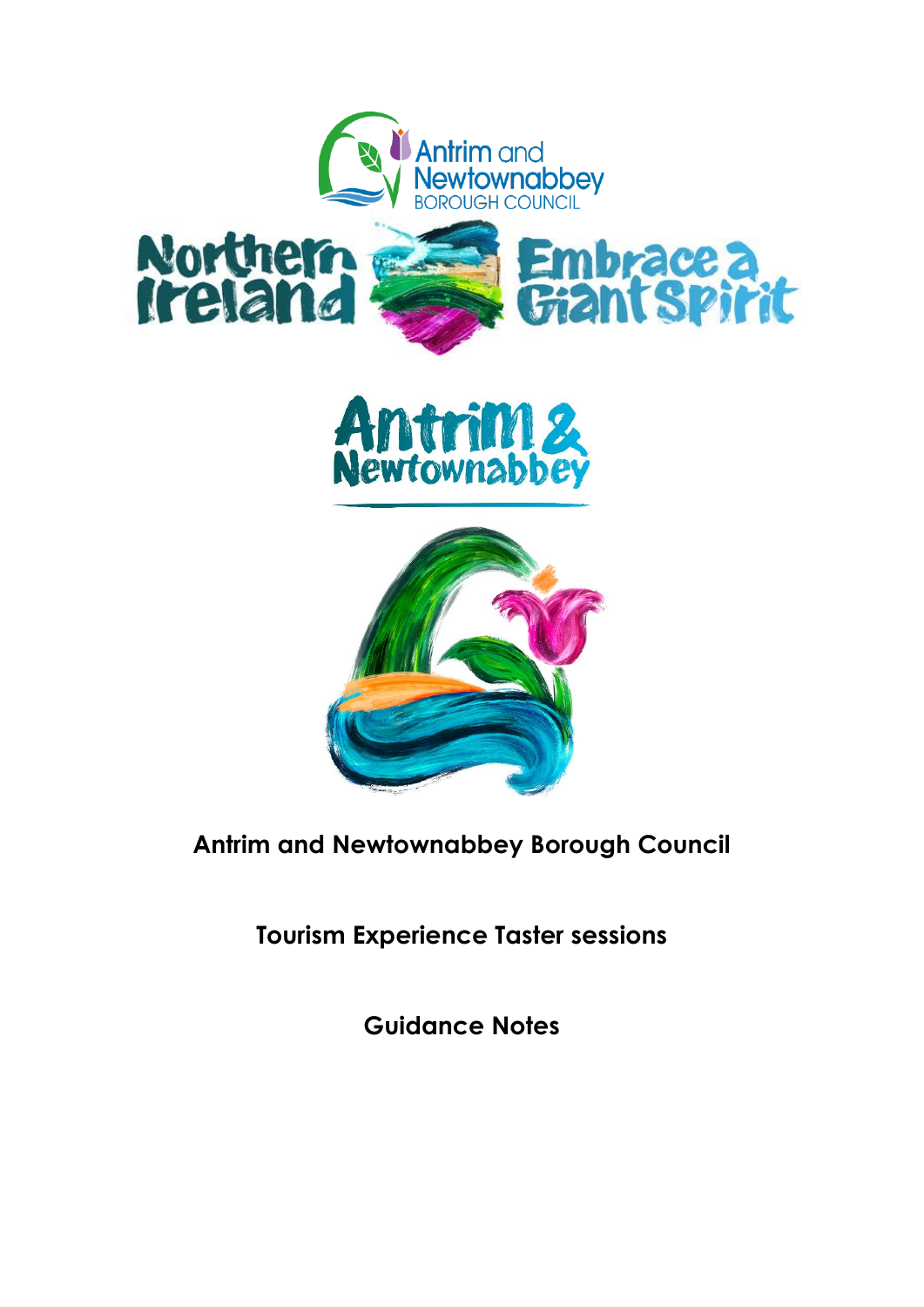# **Contents**

#### **Section 1 – Introduction**

- Background
- Purpose of the Fund for businesses
- Level of Award

#### **Section 2 – Practicalities**

- Who can apply?
- What can be funded?
- What cannot be funded?
- **•** Exclusions
- Procurement
- Assessment Process
- Payment of Grants

## **Section 3 – How to Apply**

- Next Steps
- Key Dates
- Application Form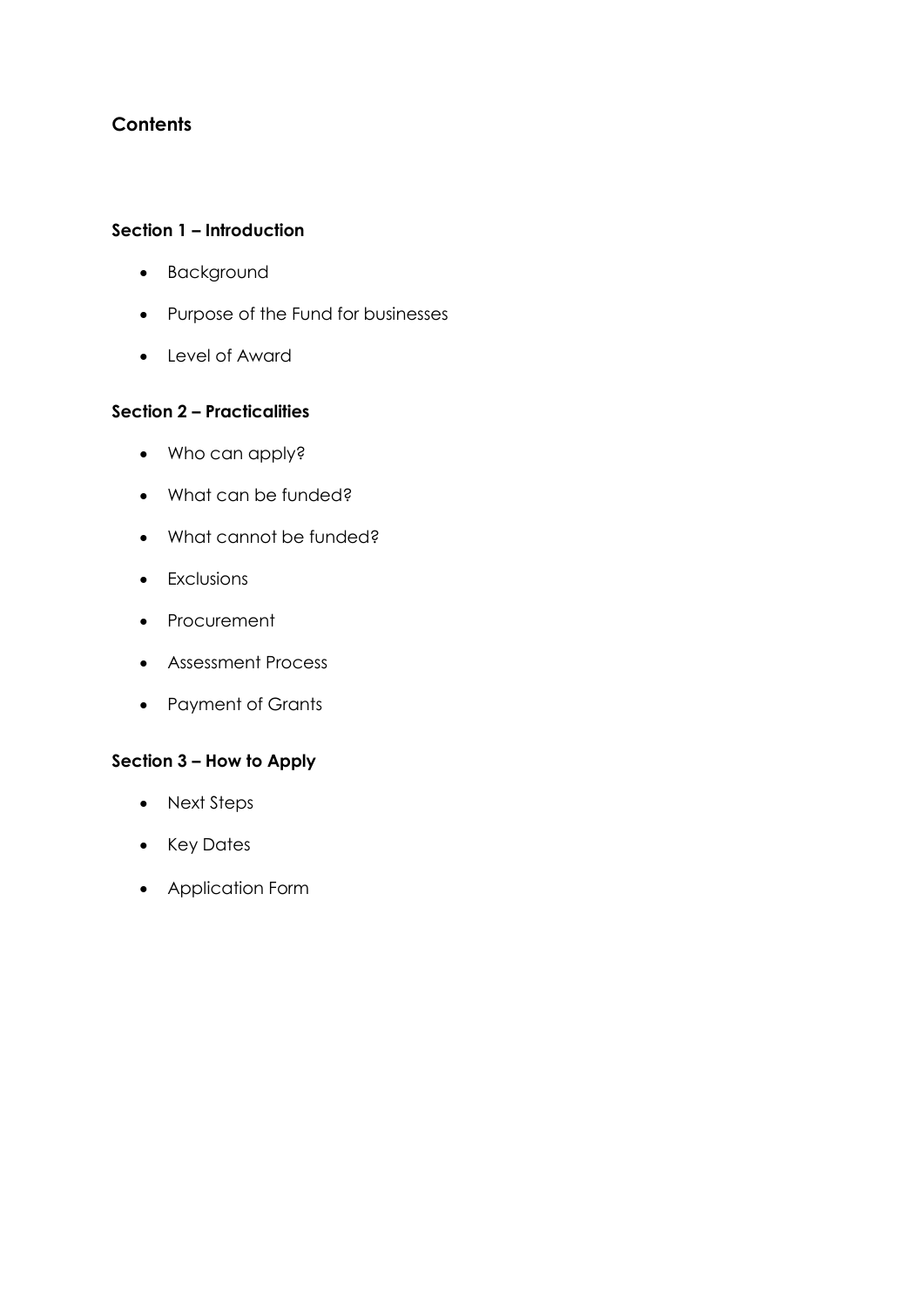## **Section 1 – Introduction**

#### **1.1 Background**

Antrim and Newtownabbey Borough Council (ANBC) has secured funding from Tourism Northern Ireland (TNI) through the Market Led Product Development Programme 2021-2022.

The programme seeks to enhance the overall tourism experience across the Borough by working with eligible businesses to develop new and enhanced experiences; to improve the appeal and demand for quality tourism products and to strengthen the food and drink offer.

The Council is offering businesses the opportunity to apply for grant assistance.

#### **1.2 Purpose of Taster Sessions**

ANBC wish to engage with a range of private sector experience providers to develop a suite of taster sessions before the end of March 2022. The taster sessions can be in a wide range of areas but might include fishing, golf, sailing, boat tours, water sports, walking trails, equestrian sports, archery, canoeing, birdwatching and family attractions. Our aim is to keep the scheme as flexible as possible and novel, innovative ideas are welcome.

ANBC is offering financial support to tourism providers to help develop these taster sessions that will run during March 2022. The overall aim of the taster sessions is to encourage visitors and residents to support as many local tourism activity providers as possible.

Our aim is to recruit up to 15 tourism providers from the Borough before the end of January 2022 and providers on the scheme must commit to running two tasters sessions before the end of March 2022.

#### **1.3 Levels of Award**

The maximum grant award is £1,000 per business at a grant rate of up to 100%. Grant aid will be paid on the net cost of invoices for businesses that are VAT registered and the gross cost of invoices for businesses that are not VAT registered.

At **application stage,** applicants will be required to produce:

 Confirmation from the business owner that they agree to the scheme terms and conditions as set out in this guidance note.

**Additional terms and conditions regarding funding recognition, fraud prevention and retention periods will be contained within the letter of offer if the applicant is successful.**

A completed State-Aid Declaration (Annex A)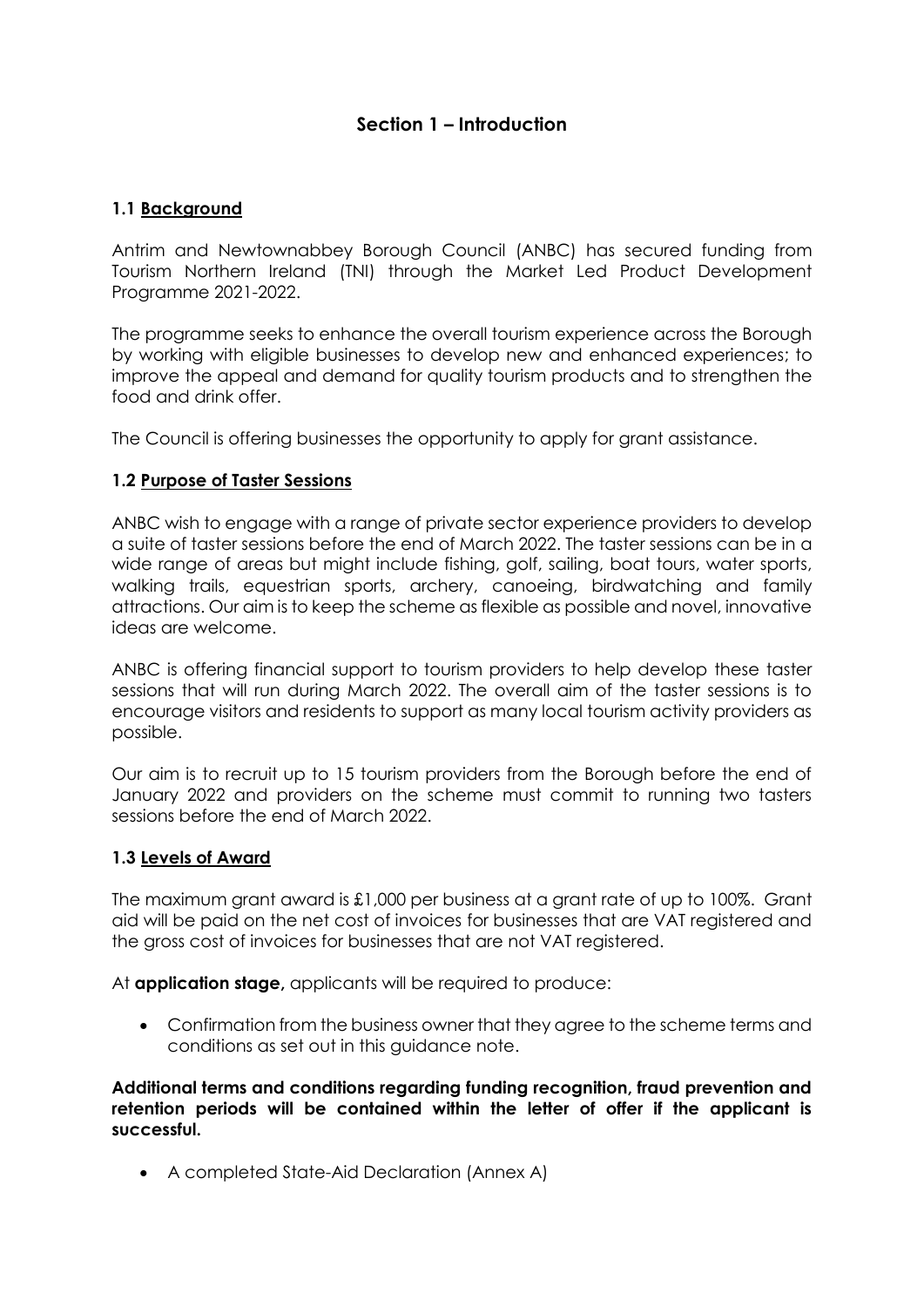At **grant claim stage**, applicants will be required to produce:

- Procurement evidence (as per guidance in Section 2)
- An invoice for the item(s)
- A photograph of any item(s) purchased / produced to support the scheme.
- Evidence of attendance and demographic data on attendees at the taster sessions.
- A signed claim form detailing any supplier/s and value of the works completed.

#### **Submission of the evidence detailed above is essential for your grant to be administered and paid to you.**

**There is a set budget to support the Taster Sessions and grants will be awarded on a first come first served basis. It is a condition of the grant that funding must be spent by 31st March 2022 therefore claim forms must be in before that date.**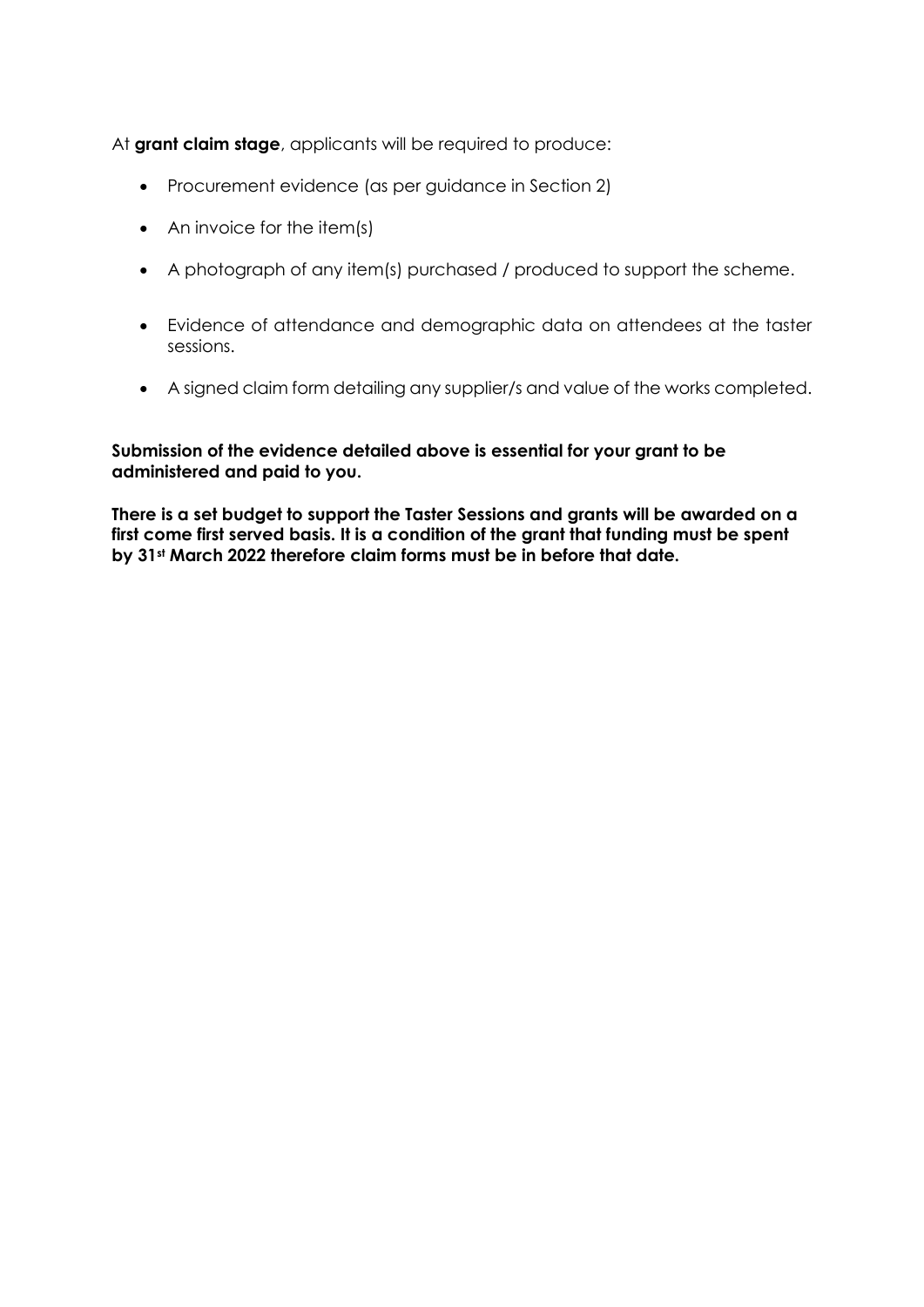# **Section 2 – Practicalities**

#### **2.1 Who can apply?**

#### **Indicative eligibility criteria for applicants:**

- Independent private sector tourism businesses and activity providers from the Antrim and Newtownabbey Council area.
- Businesses must operate in the Tourism, Hospitality, Leisure, Cultural and Visitor Economy sector.
- Businesses are able to facilitate ticket sales directly.
- Businesses are able to offer socially distanced activities compliant with NI and Public Health regulations and guidelines at the time of the event.
- Please note that only one grant per business address is eligible.

#### **2.2 What can be funded?**

#### **Eligible Costs**

Please note only expenditure relating to the development and delivery of the project will be considered, examples include but are not limited to:

- **Operating costs:** e.g. costs to operate the experience, equipment to operate the experience, costs that enable the provider to offer the experience at a discounted rate to the visitor.
- **Supplier costs**: Buying in third party supplies/instructors.
- **Delivery costs:** Delivering activities in addition to their core services (times or volume of activity) in-house where the additional costs can be covered by the support.
- **Development costs:** De risk the development or enhance the product offering.
- **Equipment costs:** Props/equipment hire to be used in the delivery of the experience.

Council Officers and or a dedicated project consultant will be able to provide advice on eligible costs with potential applicants.

#### **2.3 What cannot be funded?**

#### **Ineligible Costs**

In general, the following will not be eligible for funding:

**Salaries:** Staff time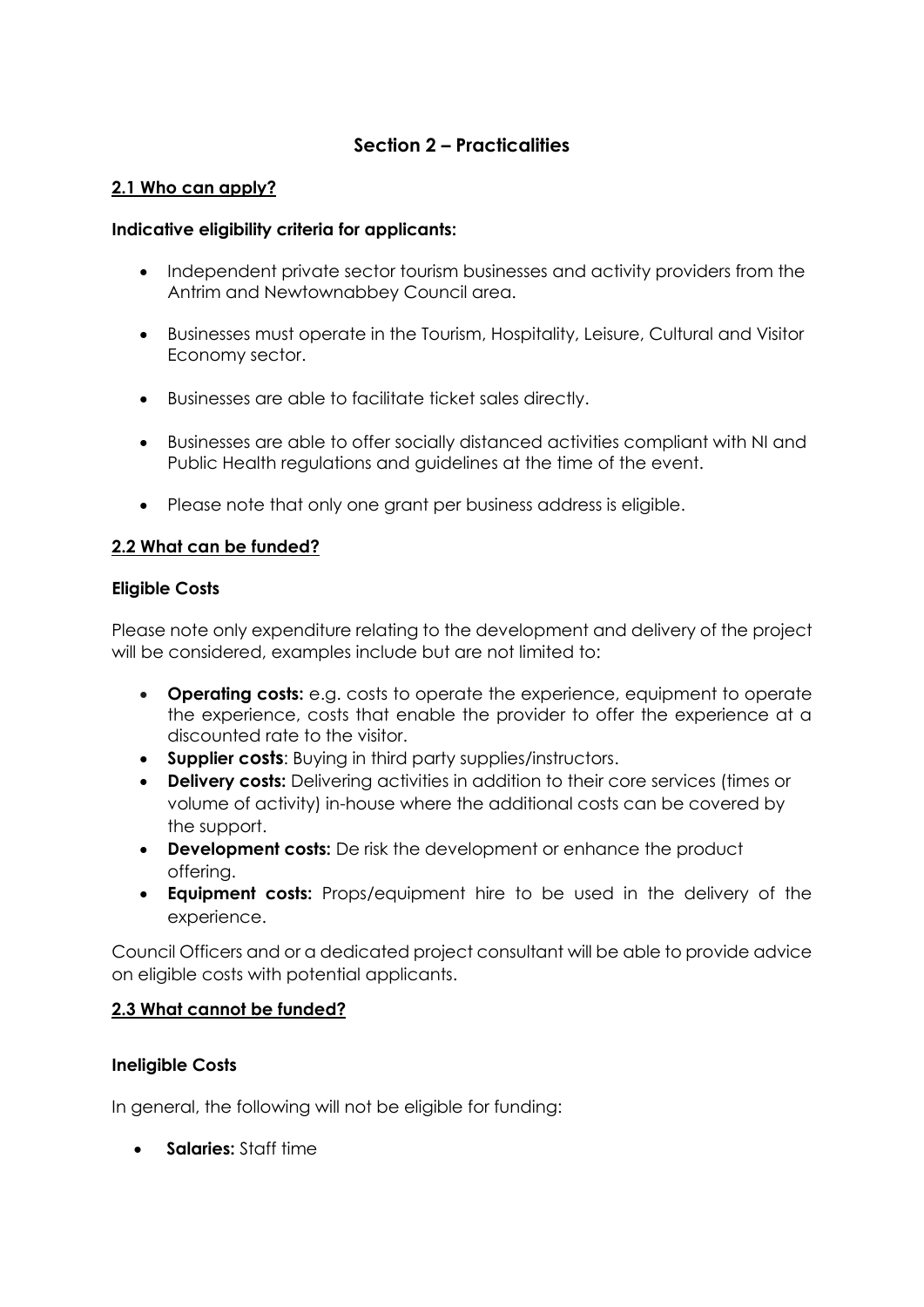- **Marketing:** marketing costs to promote the initiative are not covered for individual applicants. Instead, ANBC and Tourism NI will be promoting the scheme.
- **Retrospective costs:** Costs incurred prior to the date of the Letter of Offer from Council (retrospective funding).
- **Other costs:** 
	- o Any costs or projects, which are clearly **another statutory agency's responsibility** or costs that, can be claimed, back from elsewhere.
	- o Costs towards **ongoing running costs**/ cash flow (e.g. electricity, rent, rates, insurance, salaries/wages etc.).
	- o Any repairs to the **property or replacements to existing equipment**.
	- o Cleaning products.
	- o Costs towards **banking charges** and / or repayment of debt.
	- o Costs that are not clearly linked to the project.
	- o Costs that are assessed as **poor value for money** or that are purchased **without following Council procurement guidelines (see section 2.4)**.
	- o Activities that are deemed offensive, non-inclusive or that are **partypolitical** in intention, use or presentation **Alcohol, gratuities, gifts and prizes**.
	- o Purchase of **stock for general trading purposes**.
	- o Costs relating to **private transportation/vehicles**.

#### **2.4 Procurement**

Applicants must demonstrate value for money has been obtained when purchasing all items to be grant-aided.

You must seek quotes for each item that you are applying for funding for, and your grant request must be based on the lowest quotation received. If you do not wish to use the lowest quotation you require the prior consent of the Council in writing. You should seek the required number of quotes based on the thresholds below - the threshold is the value of the full item, not just the grant aid applied for. You must ensure that the quotations obtained are 'like for like'. Grant funding will not be paid out for items that have been purchased without following this procurement process.

#### **As part of our local sourcing ambitions, we encourage businesses to seek quotations from suppliers based inside the Antrim and Newtownabbey Borough Council boundary.**

| <b>Number of Quotations Required</b> |                                                                             | <b>Quotation Thresholds (£)</b> |
|--------------------------------------|-----------------------------------------------------------------------------|---------------------------------|
|                                      | Minimum of 2 price checks (written /<br>email quotations or internet quote) | Up to £2,999.99                 |
| 2                                    | Minimum of 3 written/email quotations<br>(internet quotes not permitted)    | $3,000.00 - 7,999.99$           |
| 3                                    | Minimum of 4 written/email quotations<br>(internet quotes not permitted)    | $8,000.00 - 29,999.99$          |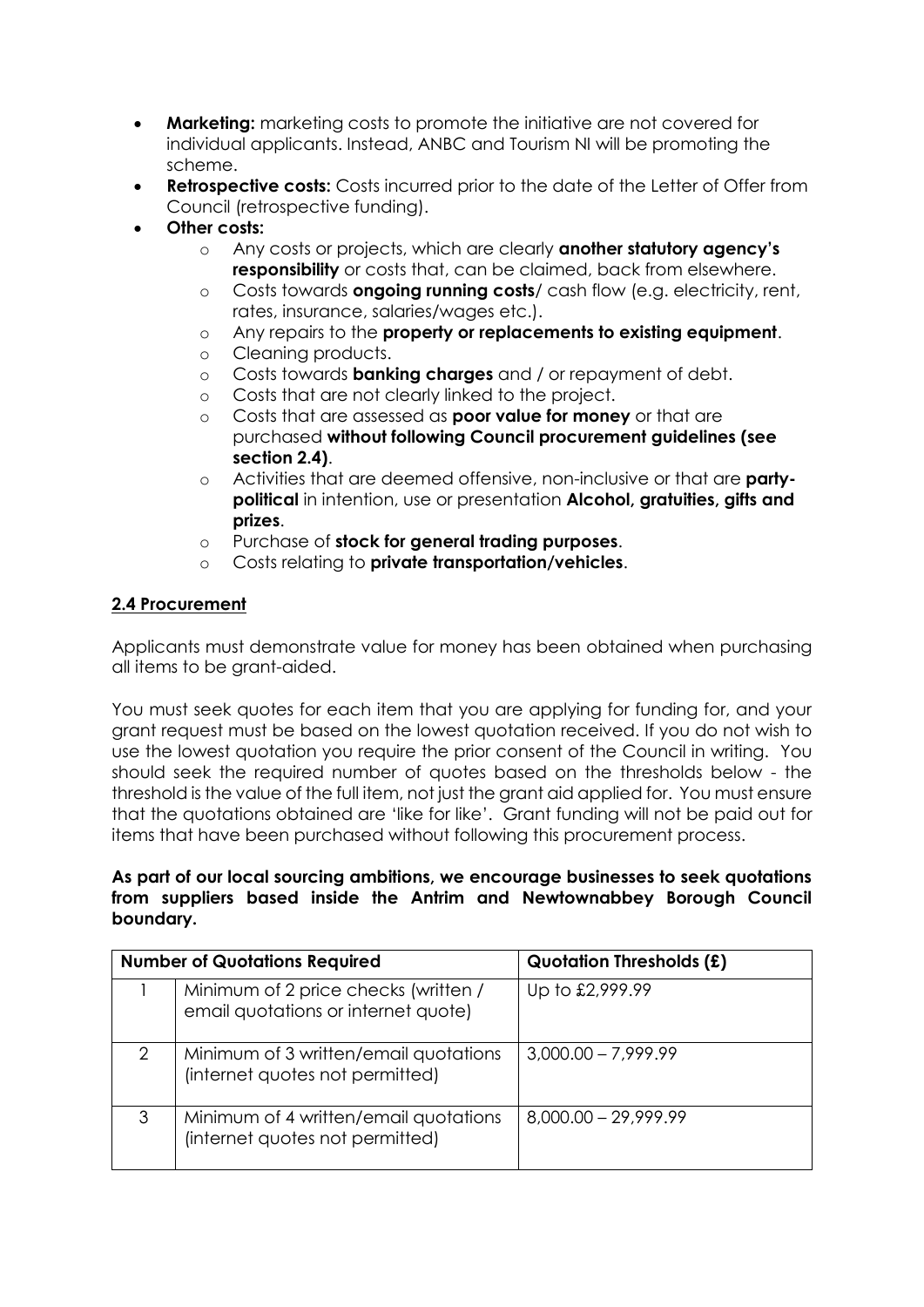### **2.6 Assessment Process**

#### **INCOMPLETE AND LATE APPLICATIONS MAY NOT BE ASSESSED**

The deadline for completed applications is **31st January 2022**, however the funding will be allocated on a first come, first served basis and Council will close the programme when the budget has been exhausted.

It is in the applicant's best interest to ensure that all required information is supplied on the form to ensure it is assessed quickly.

Letters of Offer will be issued to successful applicants with time bound completion dates. Works should not commence nor any piece of equipment purchased until a Letter of Offer has been received, signed and returned to the Council.

Applications that do not include the necessary information will not be acknowledged as eligible until ALL required information is received.

#### **2.7 Payment of grants**

- Do not commence work, pay deposits or confirm the purchase of any equipment until an offer letter has been signed and returned to the Council. **Council will not retrospectively fund projects**;
- Payment of grant will be made to the applicant via direct BACS payment. No cash or cheque payments will be made.
- Payment will only be made upon receipt of a completed claim form submitted with the following documentation:
	- o Copy of invoice(s) for works/equipment purchase(s);
	- o Photograph of the item(s) purchased / works completed;

Payment for equipment and to contractor(s) must be made via Cheque or BACS

#### **CASH EXPENDITURE WILL NOT BE ELIGIBLE FOR THE PURPOSES OF THIS FUND.**

**The Councils ability to deliver the programme is dependent on the future Covid-19 outlook and therefore the Council will not be held accountable or liable for the cancellation of the programme or any loss of business or costs arising from the cancellation**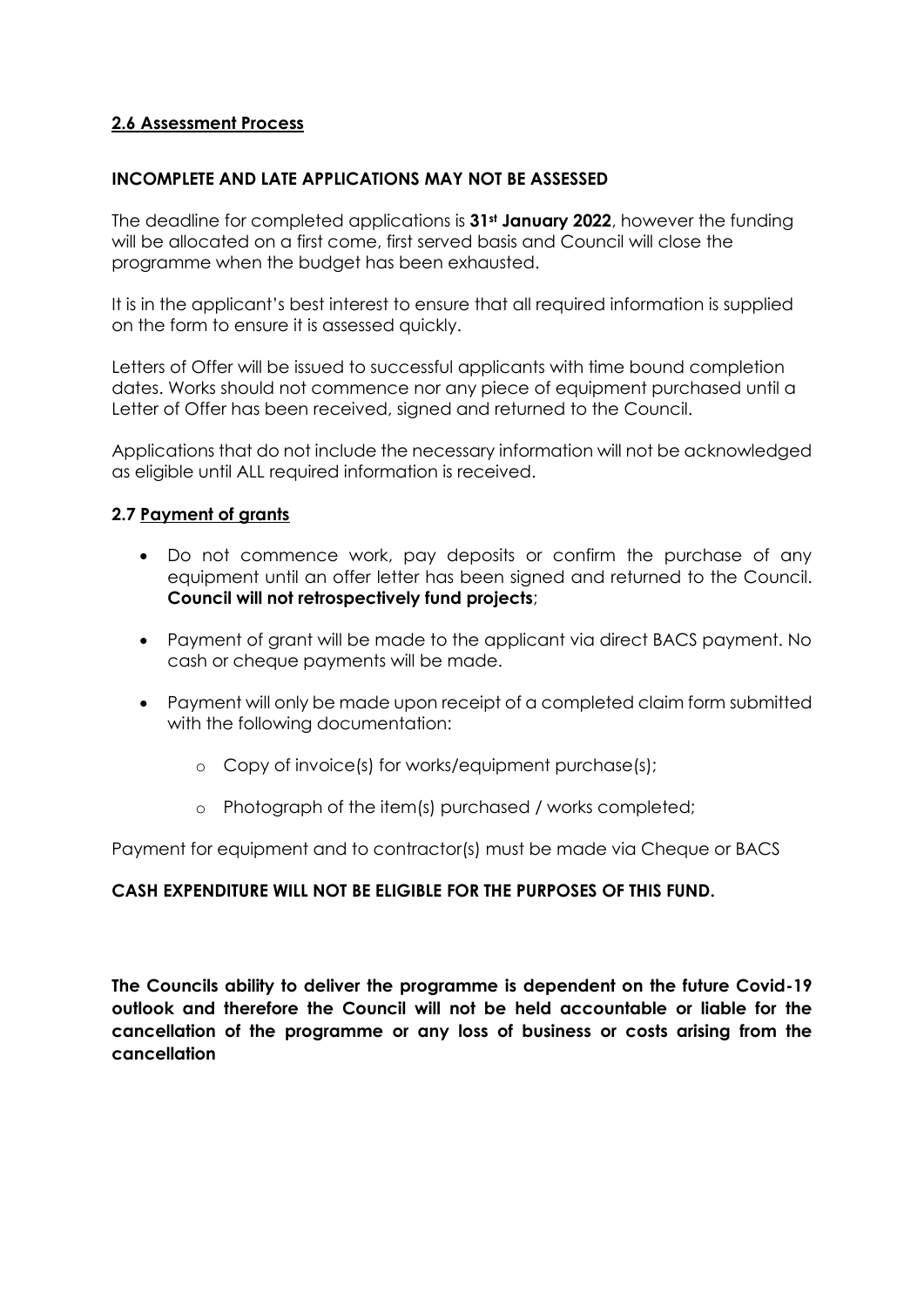## **Section 3 – How to Apply**

## **3.1 Next steps**

| Step 1 | Make sure your proposed expenditure is eligible to allow expenditure by<br>31 March 2022.                                                                                                                                                                                 |
|--------|---------------------------------------------------------------------------------------------------------------------------------------------------------------------------------------------------------------------------------------------------------------------------|
| Step 2 | Complete the application form online. Make sure this is signed by the<br>business owner.                                                                                                                                                                                  |
| Step 3 | Return your application form via Council's website. The deadline for<br>applications is 31 <sup>st</sup> January 2022 however funding will be allocated on a<br>first come first served basis and Council will close the programme when<br>the budget has been exhausted. |

**All projects must be completed as soon as practically possible after receiving a Letter of Offer and by the end of March 2022 which will be stated in your Letter of Offer.**